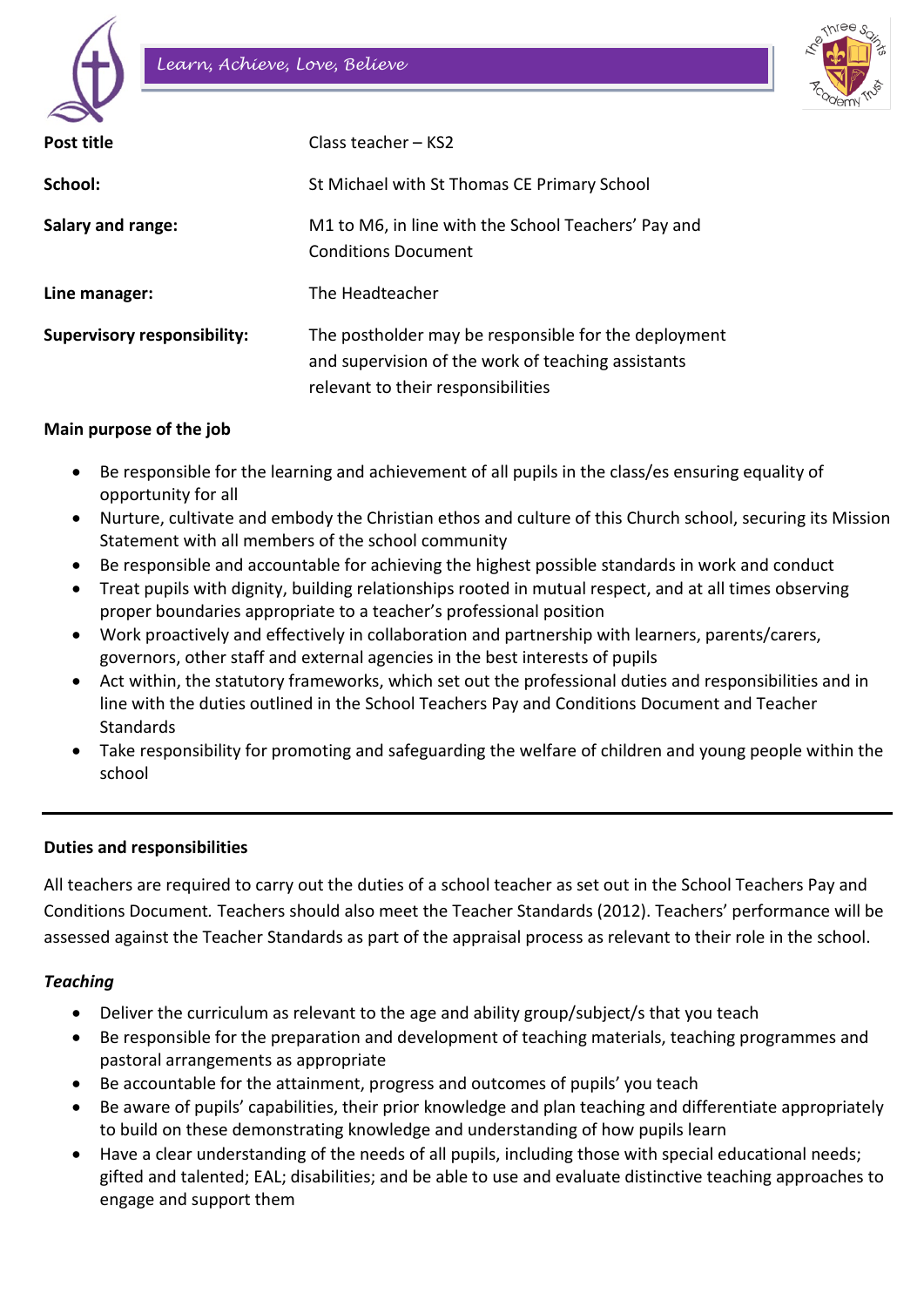





- Demonstrate an understanding of, and take responsibility for, promoting high standards of literacy including the correct use of spoken English (whatever your specialist subject)
- If teaching early reading, demonstrate a clear understanding of appropriate teaching strategies e.g. systematic synthetic phonics
- Use an appropriate range of observation, assessment, monitoring and recording strategies as a basis for setting challenging learning objectives for pupils of all backgrounds, abilities and dispositions, monitoring learners' progress and levels of attainment
- Make accurate and productive use of assessment to secure pupils' progress
- Give pupils regular feedback, both orally and through accurate marking, and encourage pupils to respond to the feedback, reflect on progress, their emerging needs and to take a responsible and conscientious attitude to their own work and study
- Use relevant data to monitor progress, set targets, and plan subsequent lessons
- Set homework and plan other out-of-class activities to consolidate and extend the knowledge and understanding pupils have acquired as appropriate
- Participate in arrangements for examinations and assessments within the remit of the School Teachers' Pay and Conditions Document

## *Behaviour and Safety*

- Establish a safe, purposeful and stimulating environment for pupils, rooted in mutual respect and establish a framework for discipline with a range of strategies, using praise, sanctions and rewards consistently and fairly
- Manage classes effectively, using approaches which are appropriate to pupils' needs in order to inspire, motivate and challenge pupils
- Maintain good relationships with pupils, exercise appropriate authority, and act decisively when necessary
- Be a positive role model and demonstrate consistently the positive attitudes, values and behaviour, which are expected of pupils
- Have high expectations of behaviour, promoting self-control and independence of all learners
- Carry out playground and other duties as directed
- Be responsible for promoting and safeguarding the welfare of children and young people within the school, raising any concerns following school protocol/procedures

#### *Team working and collaboration*

- Participate in any relevant meetings/professional development opportunities at the school, which relate to the learners, curriculum or organisation of the school including pastoral arrangements and assemblies
- Work as a team member and identify opportunities for working with colleagues and sharing the development of effective practice with them
- Contribute to the selection and professional development of other teachers and support staff including the induction and assessment of new teachers, teachers serving induction periods and where appropriate threshold assessments
- Ensure that colleagues working with you are appropriately involved in supporting learning and understand the roles they are expected to fulfil
- Take part as required in the review, development and management of the activities relating to the curriculum, organisation and pastoral functions of the school
- Cover for absent colleagues within the remit of the School Teachers' Pay and Conditions document